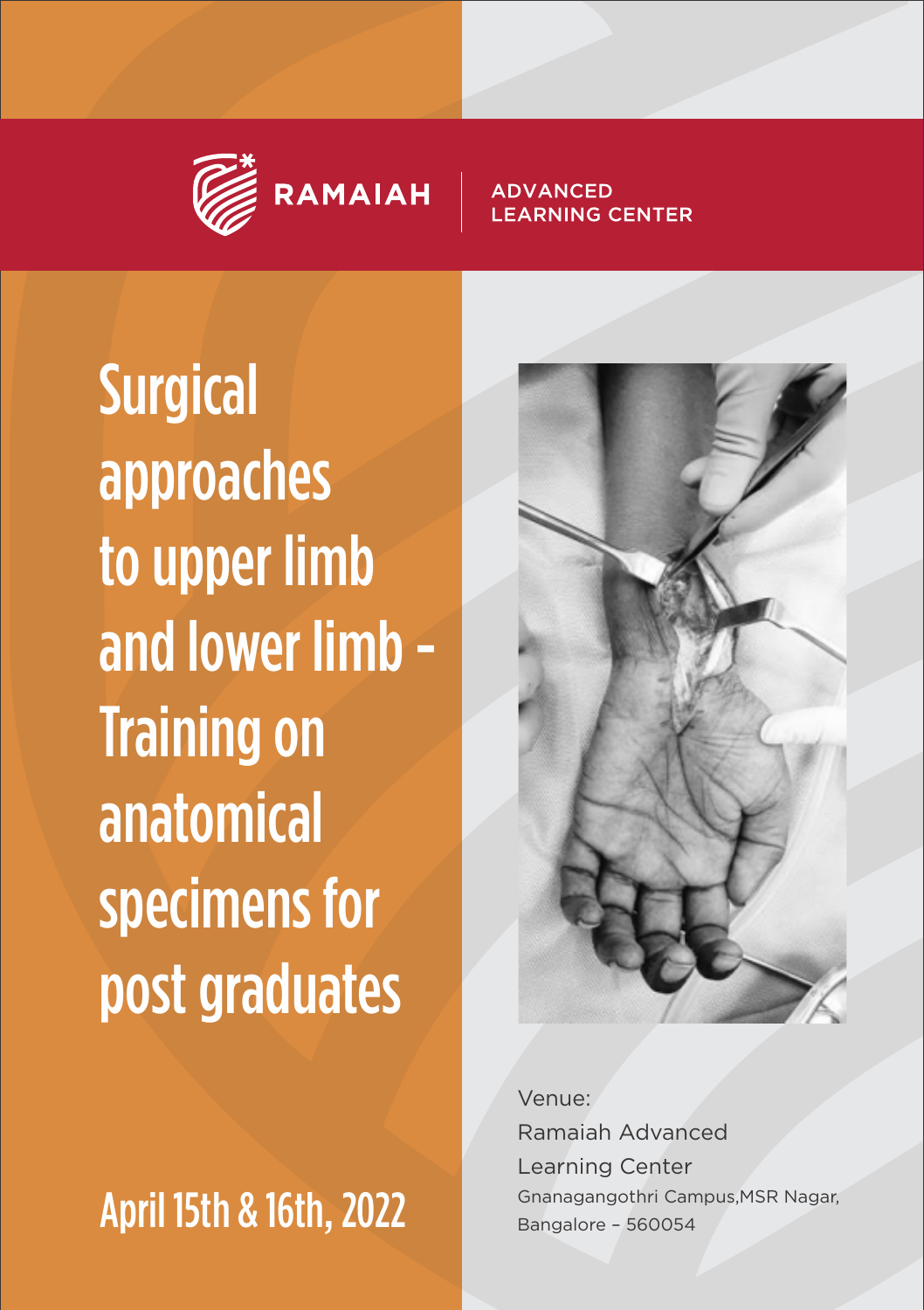Dear friends,

If you ever felt that Covid has put you back on improving your surgical skills in trauma, this is a perfect chance to hone your surgical skills. Welcome to our two-day cadaveric course on orthopedic exposures. This course is aimed at providing the best experience in surgical exposures for trauma. "All the lectures focus on each step (either pictures/videos) of each approach". You can get hands-on experience of the surgical exposures under the guidance of the experts. One of the most useful courses at all stages of surgeon's life.

Dr Darshan Kumar A. Jain

Consultant Hand Surgeon Course Co-Ordinator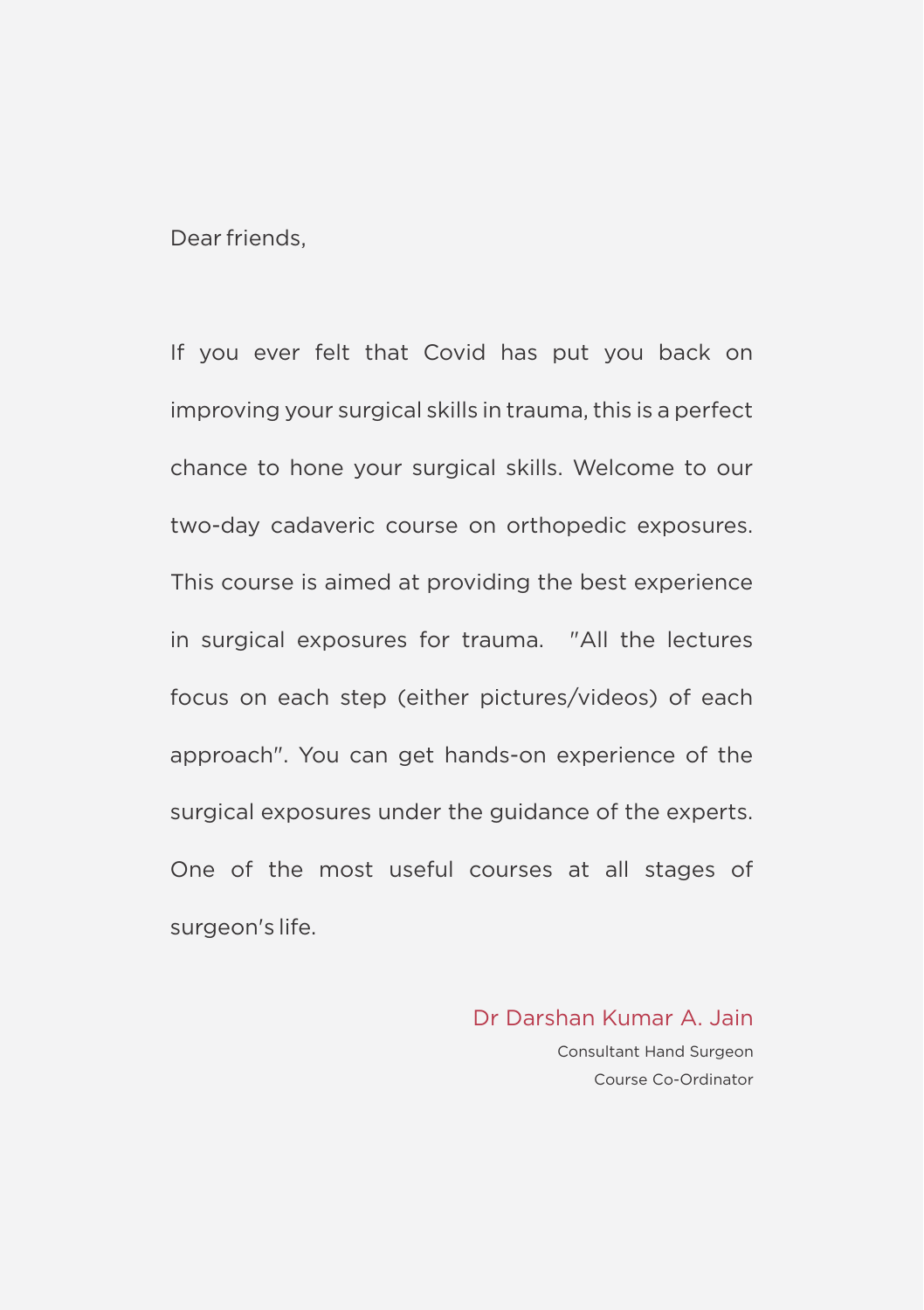## Day 1 (Friday - April 15th) Lower limb

- 8:45 9:00am Registration 9:00 - 9:15am Posterior approach to hip 9:15 - 9:30am KL approach 9:30 - 9:45am Lateral approach 9:45 - 10:00 am Smith Petersen approach 10:00 - 10:15 am Lateral approach to distal femur 10:15 - 10:30 am Anterolateral approach to proximal tibia 10: 30 - 10:45 am Medial approach to proximal tibia 10:45 - 11:00 am Discussion 11: 00 - 11:15am Tea break 11:15 - 1:00 pm Hands on cadaveric dissection 1:00 - 1:45 pm Lunch break 1:45 - 2:00 pm Fasciotomy for lower limb 2:00 - 2:15 pm Anterolateral approach to ankle 2:15 - 2:30 pm Anteromedial approach to ankle 2:30 - 2:45 pm Extensile lateral approach to calcaneum 2:45 - 3:00 pm Lisfranc's Dorsal approach 3:00 - 3:10 pm Discussion
- 3:10 4:30 pm Cadaveric dissection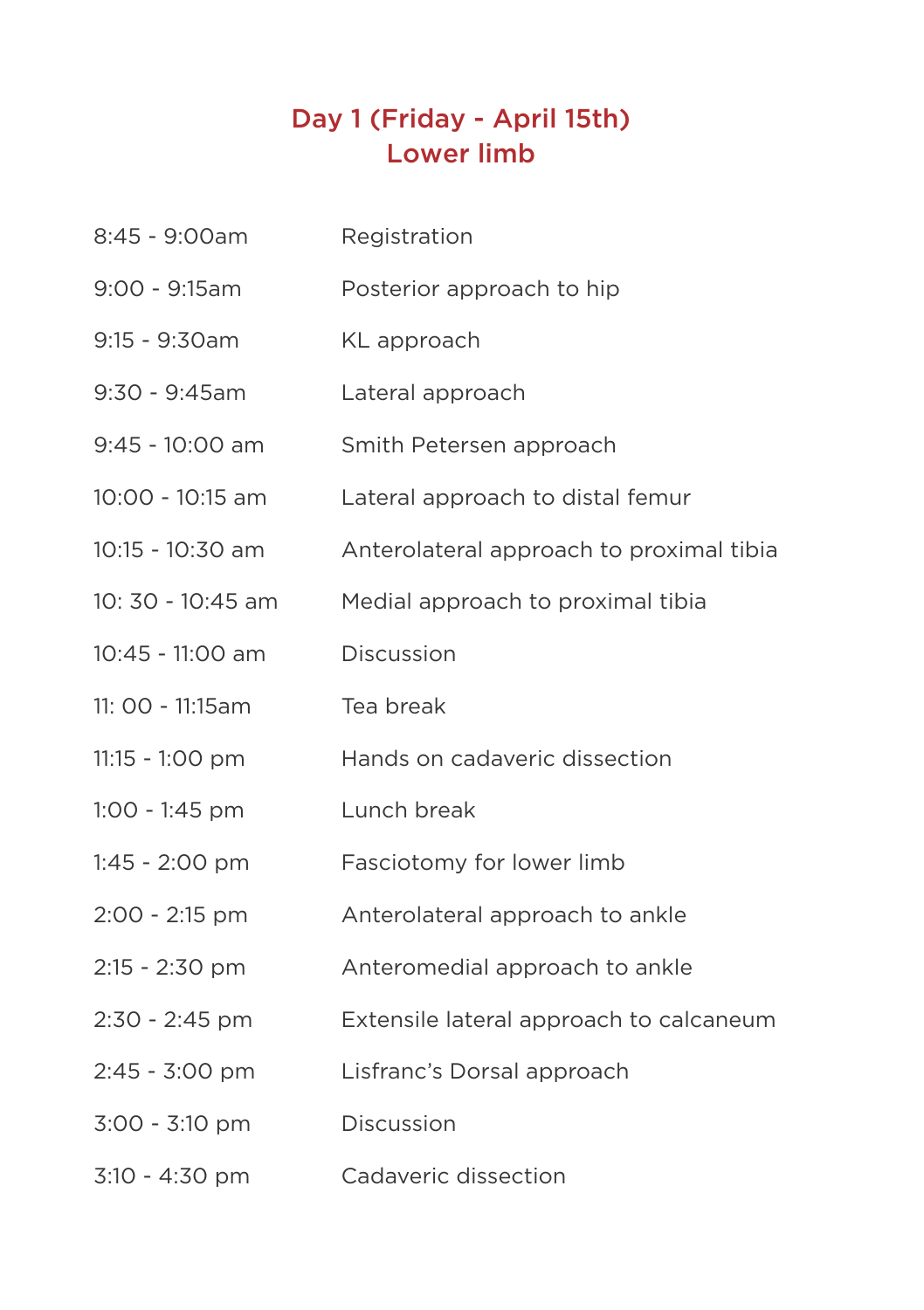## Day 2 (Saturday - April 16th) Upper Limb

9:15 - 9:30am Anterolateral approach to humerus 9:30 - 9:45am Posterior approach to humerus 9:45 - 10:00am Posterior approach to elbow 10:00 - 10: 15am Radial head excision 10:15 - 10:30am Fasciotomy of arm and forearm

9:00 - 9:15am Deltopectoral approach to humerus

- 10:30 10:45am Discussion
- 10:45 1:00 pm Cadaveric dissection Hands on by

delegates - All faculty

- 1:00 2:00 pm LUNCH BREAK
- 2:00 2:10 pm Volar approach to distal radius
- 2:10 2:20 pm Volar approach to Forearm
- 2:20 2:30 pm Volar approach to scaphoid
- 2:30 2:45 pm Dorsal to approach to wrist
- 2:45 3:00 pm Dorsal approach to forearm
- 2:40 2:45pm Discussion
- 2:45 4:30pm Cadaver dissection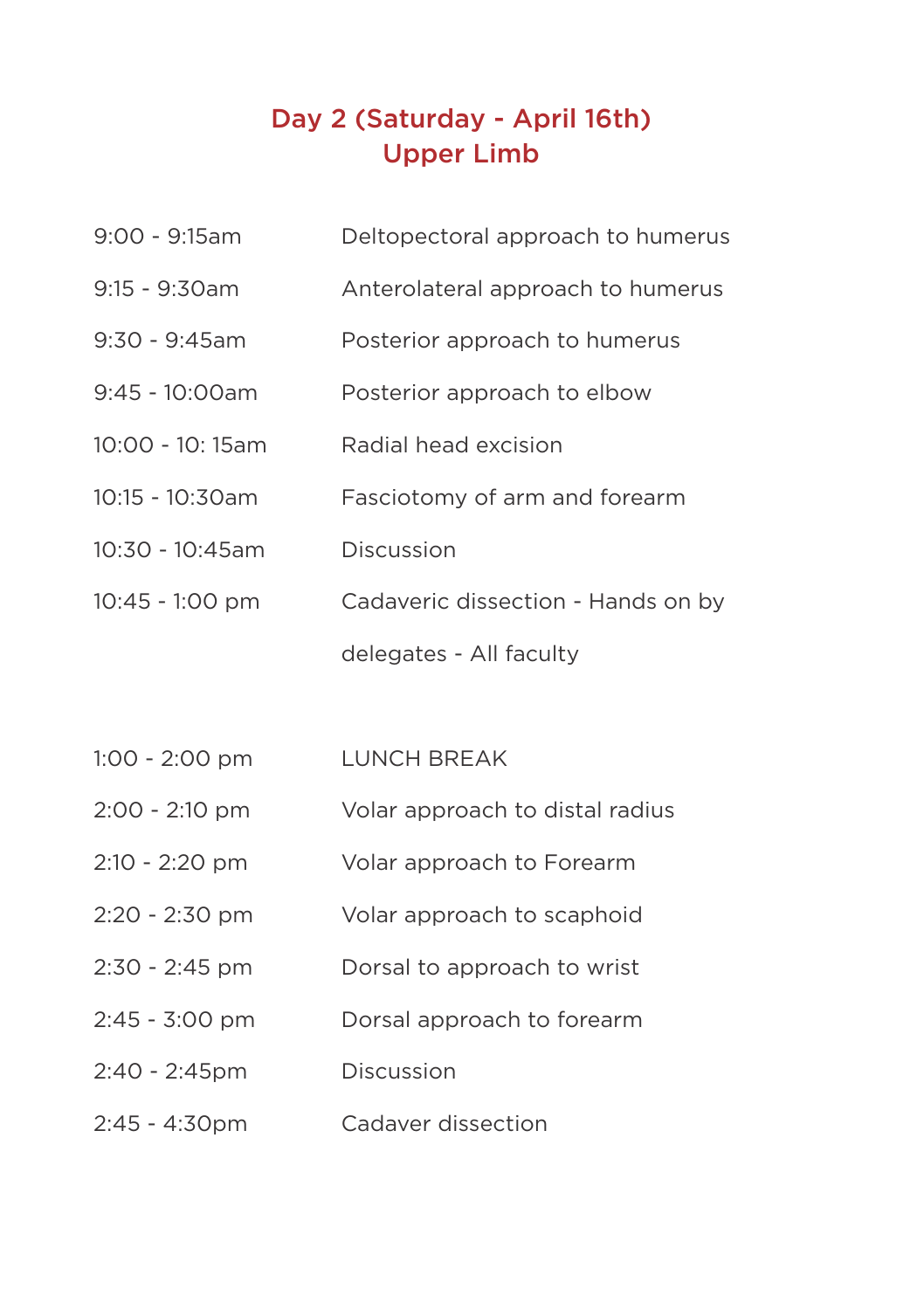#### Course Coordinators:

Dr. Darshan Kumar A Jain +91 98449 94342

Dr. Kishan Rao K

Department of Hand & Brachial plexus surgery Bhagwan Mahaveer Jain Hospital, Bangalore

#### Faculty:

- Dr Vanamali B Seetharam
- Dr Ashok Kumar P
- Dr Ajoy S M
- Dr Karthik M N
- Dr Prasad Soraganvi
- Dr Madhukesh R
- Dr Sandesh Manohar G
- Dr Shishir
- Dr Shravan Y C
- Dr Kishan Rao K
- Dr Darshan Kumar A Jain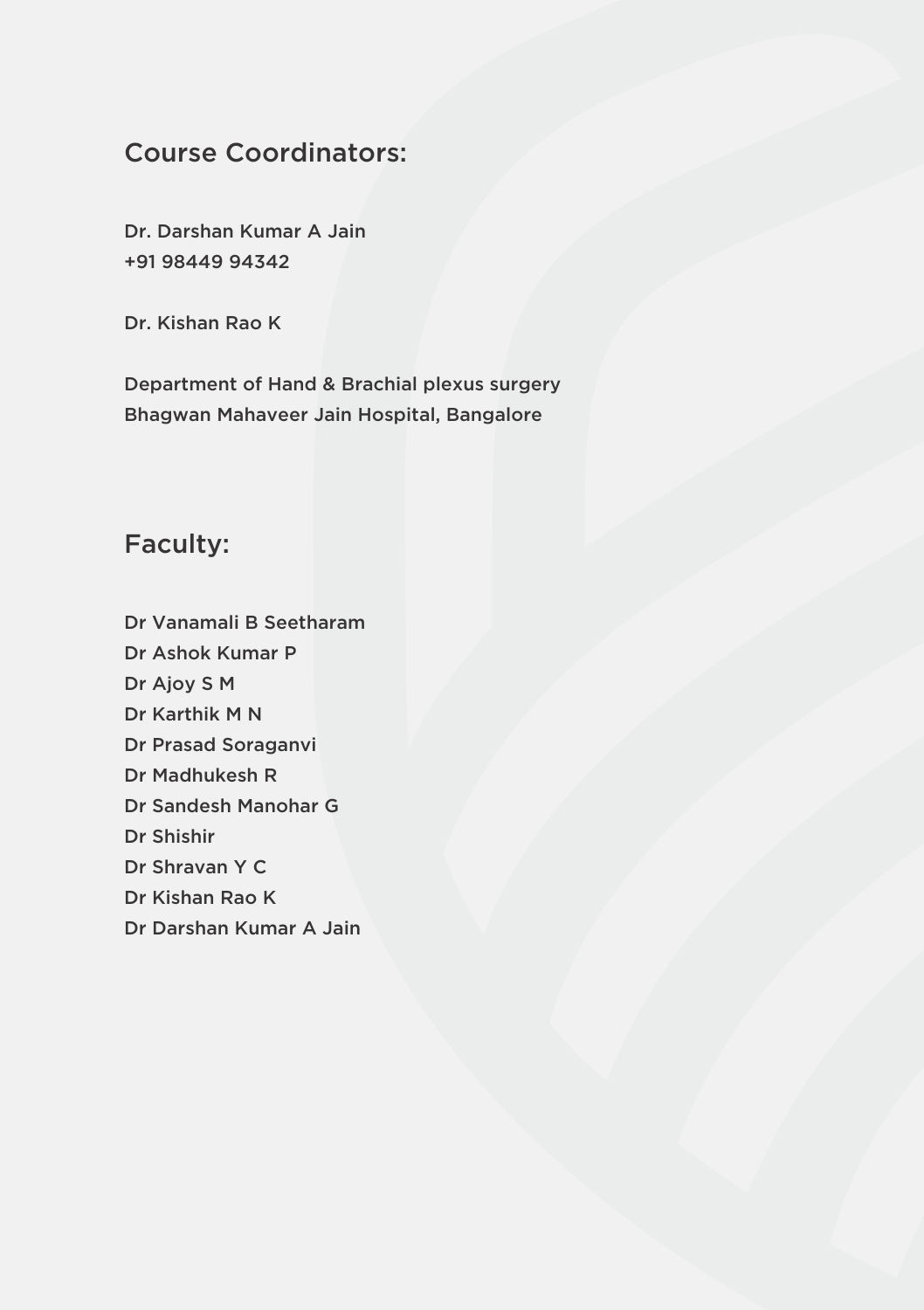#### Course intake 36 (3 per station)

Course fee : Post graduate: Rs 7000 till 20-03-2022 Rs 8000 from 21-03-2022 (Post graduates are requested to submit a letter from the Head of the Department as pursuing their residency to avail the prescribed course fee)

Consultants: Rs 10,000 till 20-03-2022 Rs 12,000 from 21-03-2022

Account Details Cheque / DD drawn in favour of "MSRUAS - M.S.Ramaiah Advanced Learning Center" MSRALC Account No - 914010033412174 MICR Code - 560211017 NEFT/ IFSC Code - UTIB0000559 AXIS BANK

For Registration Details Contact : Secretary to the Director, RALC Phone : 080 4050 2819 / WhatsApp: 740 650 2819 e-mail : info@msralc.org | website : www.msralc.org

Venue : Ramaiah Advanced Learning Centre Gnanagangothri Campus, MSR Nagar, Bangalore 560 054